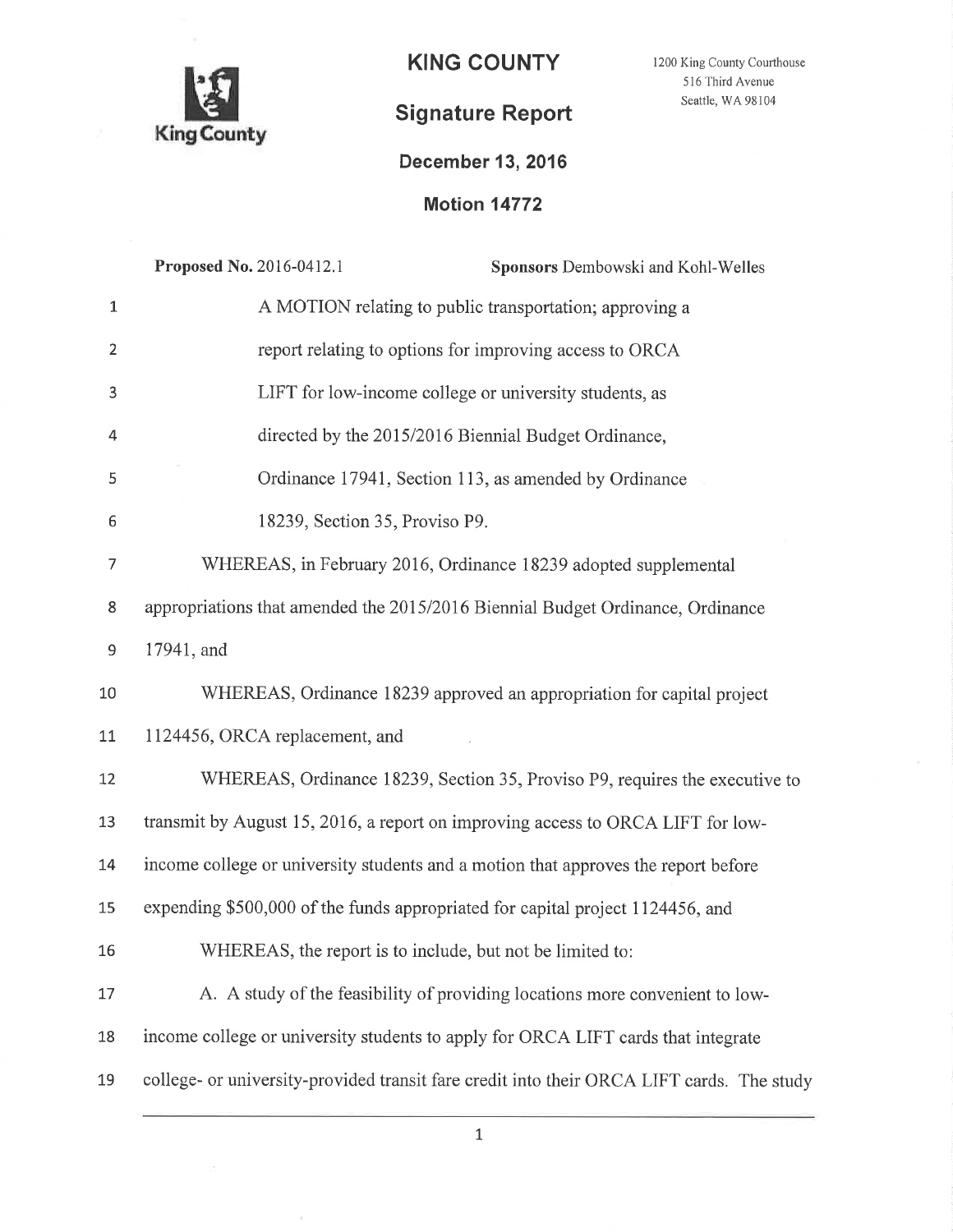Motion 14772

| 20 | shall be based on a review of current transit operational practices and on the transit      |
|----|---------------------------------------------------------------------------------------------|
| 21 | division outreach to college or university administrators and students, other stakeholders, |
| 22 | and members of the public;                                                                  |
| 23 | B. A summary of the outreach efforts required by subsection A of this proviso;              |
| 24 | C. An estimate of the number of affected students, broken out by educational                |
| 25 | institution, including students for whom English is a second language;                      |
| 26 | D. A range of options to facilitate locations more convenient to low-income                 |
| 27 | college or university students at which they may apply for ORCA LIFT cards that             |
| 28 | integrate college- or university-provided transit fare credit into their ORCA LIFT cards,   |
| 29 | which may include any implementation of options taken by the transit division before        |
| 30 | completion of the report;                                                                   |
| 31 | E. Estimates of the cost for each option including any fare revenue impacts; and            |
| 32 | F. A plan to timely report to the council the results of the transit division               |
| 33 | implementing any of the options identified in the report.                                   |
| 34 | WHEREAS, Metro has compiled the required information and the executive has                  |
| 35 | transmitted the Improving Access to ORCA LIFT and Improving Access to ORCA                  |
| 36 | Subsidies for College and University Students report as set forth as Attachment A to this   |
| 37 | motion to the council;                                                                      |
| 38 | NOW, THEREFORE, BE IT MOVED by the Council of King County:                                  |
| 39 | The council hereby approves the Improving Access to ORCA LIFT and                           |
| 40 | Improving Access to ORCA Subsidies for College and University Students report,              |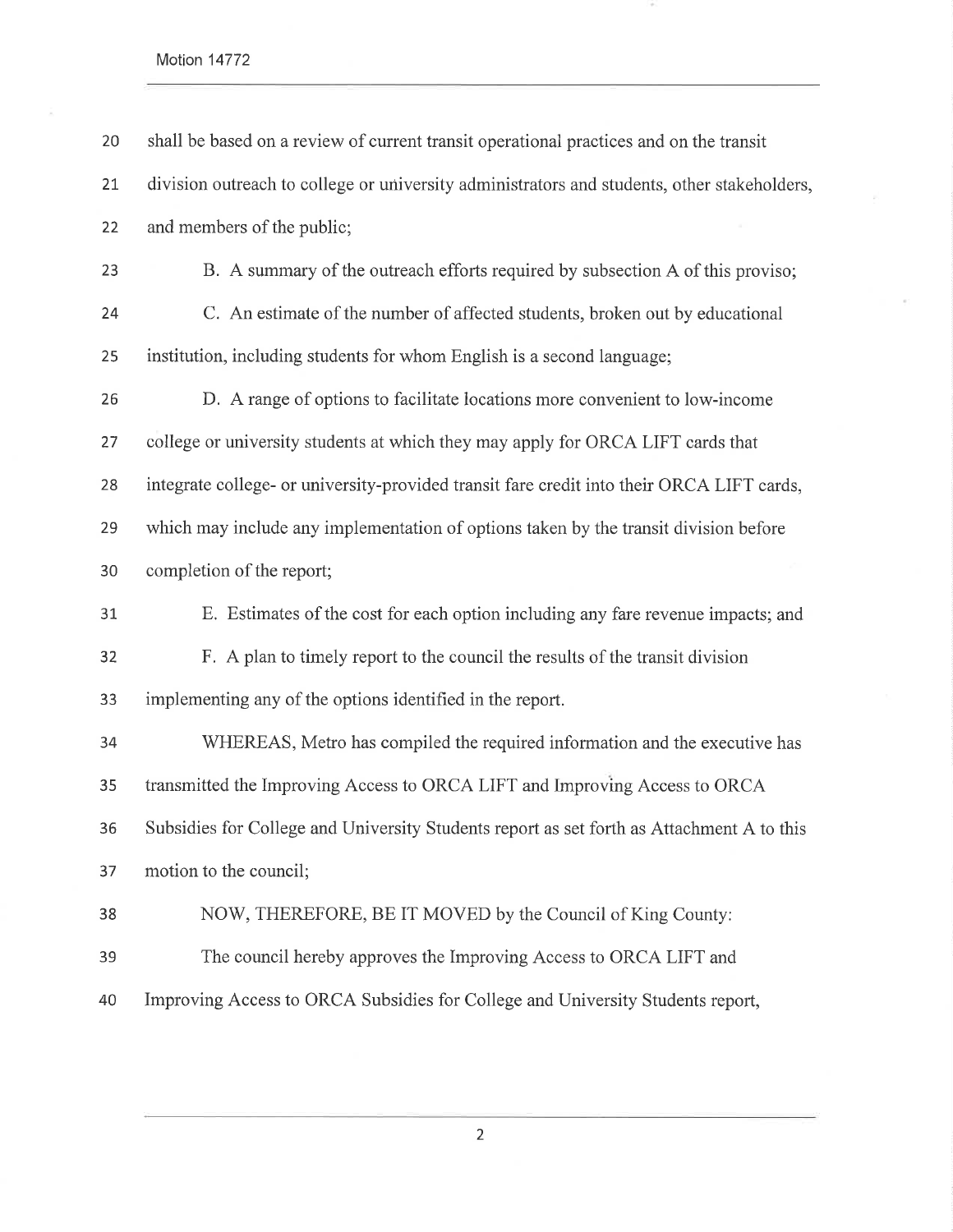- 4t Attachment A to this motion, as required by Ordinance I794I, Section 113, as amended
- 42 by Ordinance 18239, Section 35, Proviso P9.

43

Motion 14772 was introduced on 8/22/2016 and passed by the Metropolitan King County Council on 12/12/2016, by the following vote:

> Yes: 9 - Mr. von Reichbauer, Mr. Gossett, Ms. Lambert, Mr. Dunn, Mr. McDermott, Mr. Dembowski, Mr. Upthegrove, Ms. Kohl-Welles and Ms. Balducci No:0 Excused:0

> > KING COUNTY COUNCIL KING COUNTY, WASHINGTON

J. Joseph McDermott, Chair

ATTEST:

Melani Pedroza, Acting Clerk of the Council

Attachments: A. Improving Access to ORCA LIFT and Improving Access to ORCA Subsidies for College and University Students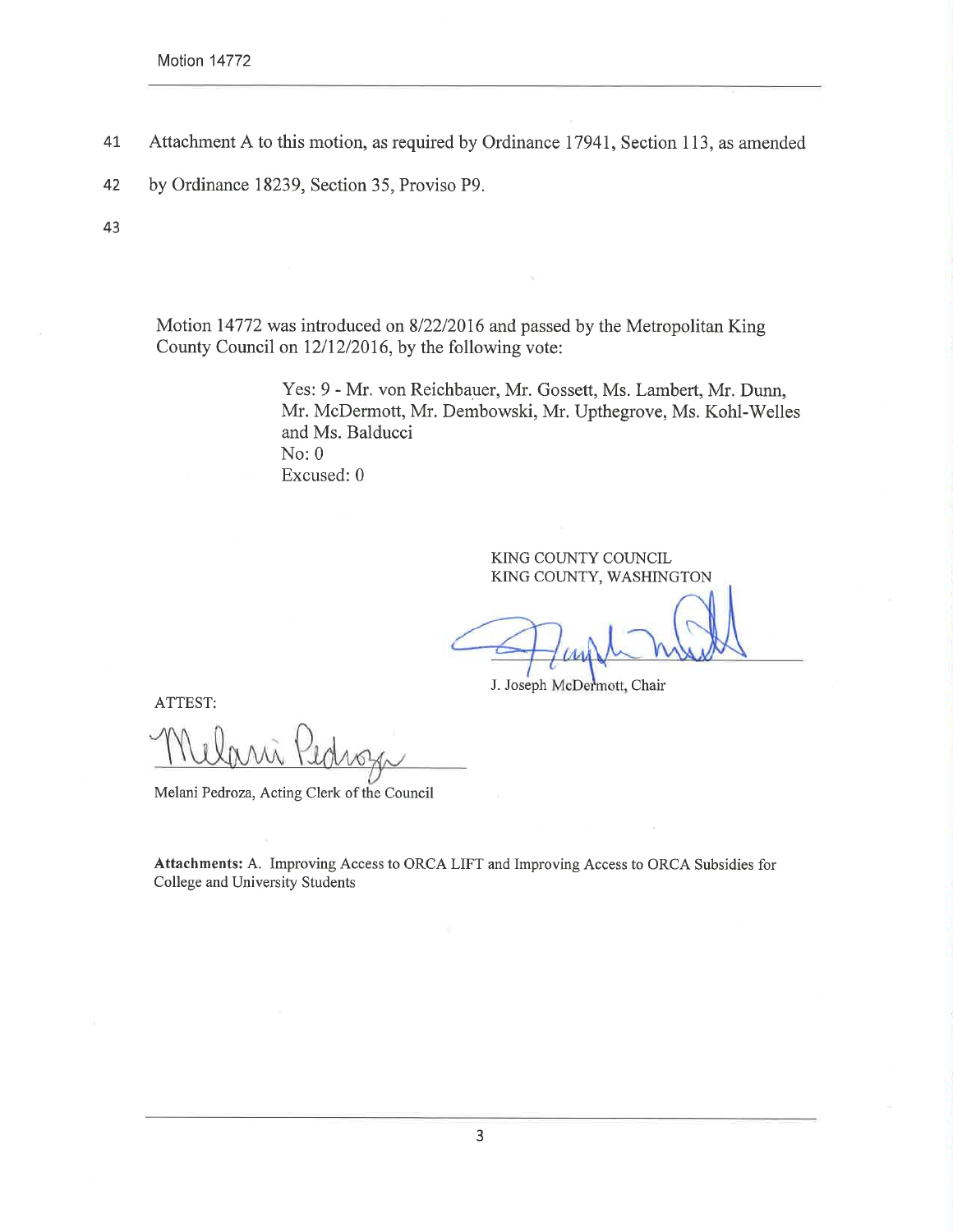## **King County** METRO

# Improving Access to ORCA LIFT and lmproving Access to ORCA Subsidies for College and University Students

Response to a Proviso in Ordinance 18239 (Section 35, Pg)

Prepared þy King County Metro Transit August 2016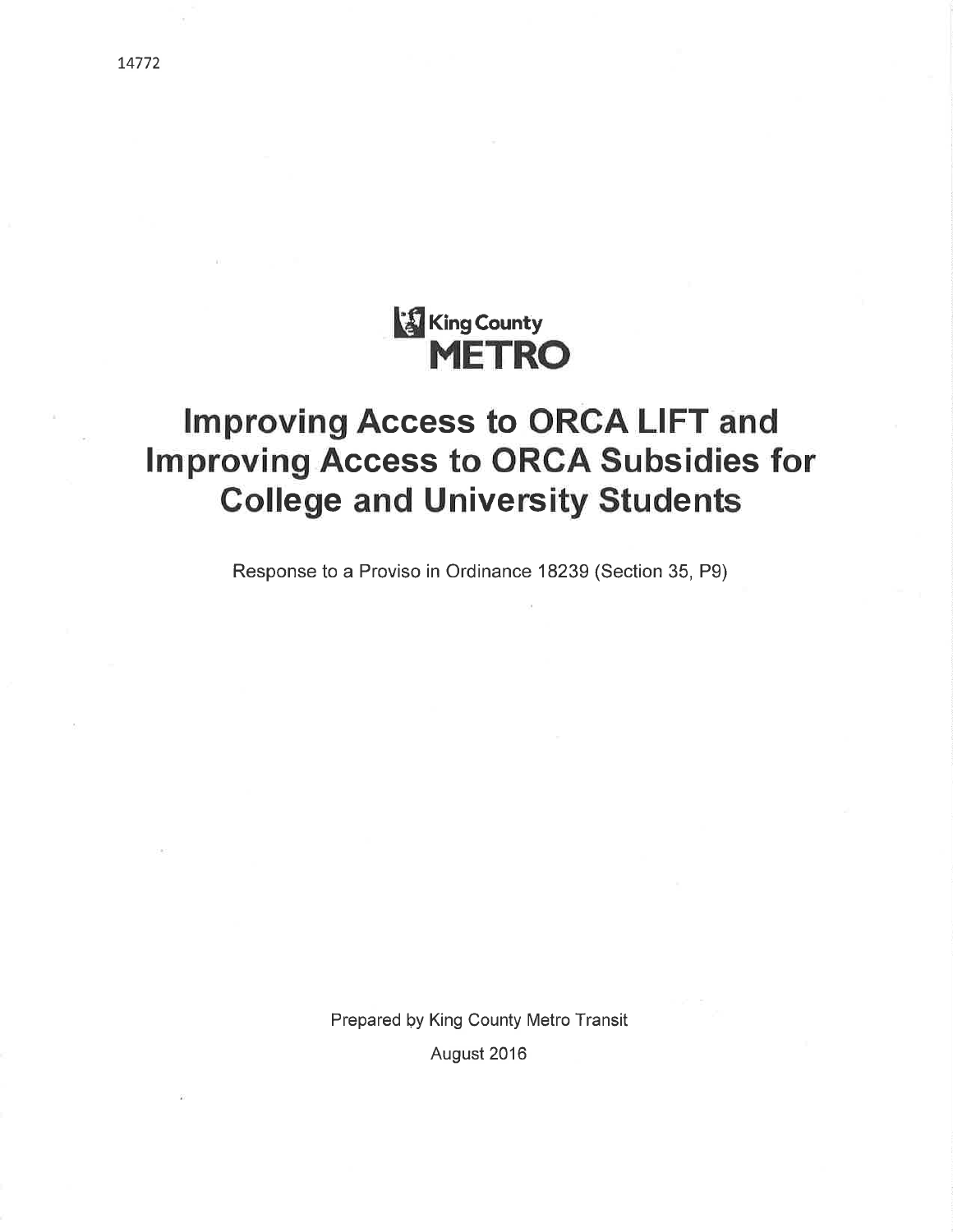

Department of Transportation Metro Transit Division King Street Center, KSC-TR-O415 201 S. Jackson St Seattle, WA 98104 206-553-3000 TTY Relay: 711

www.kingcounty.gov/metro

Alternative Formats Available

206-263-5277 TTY Relay: 711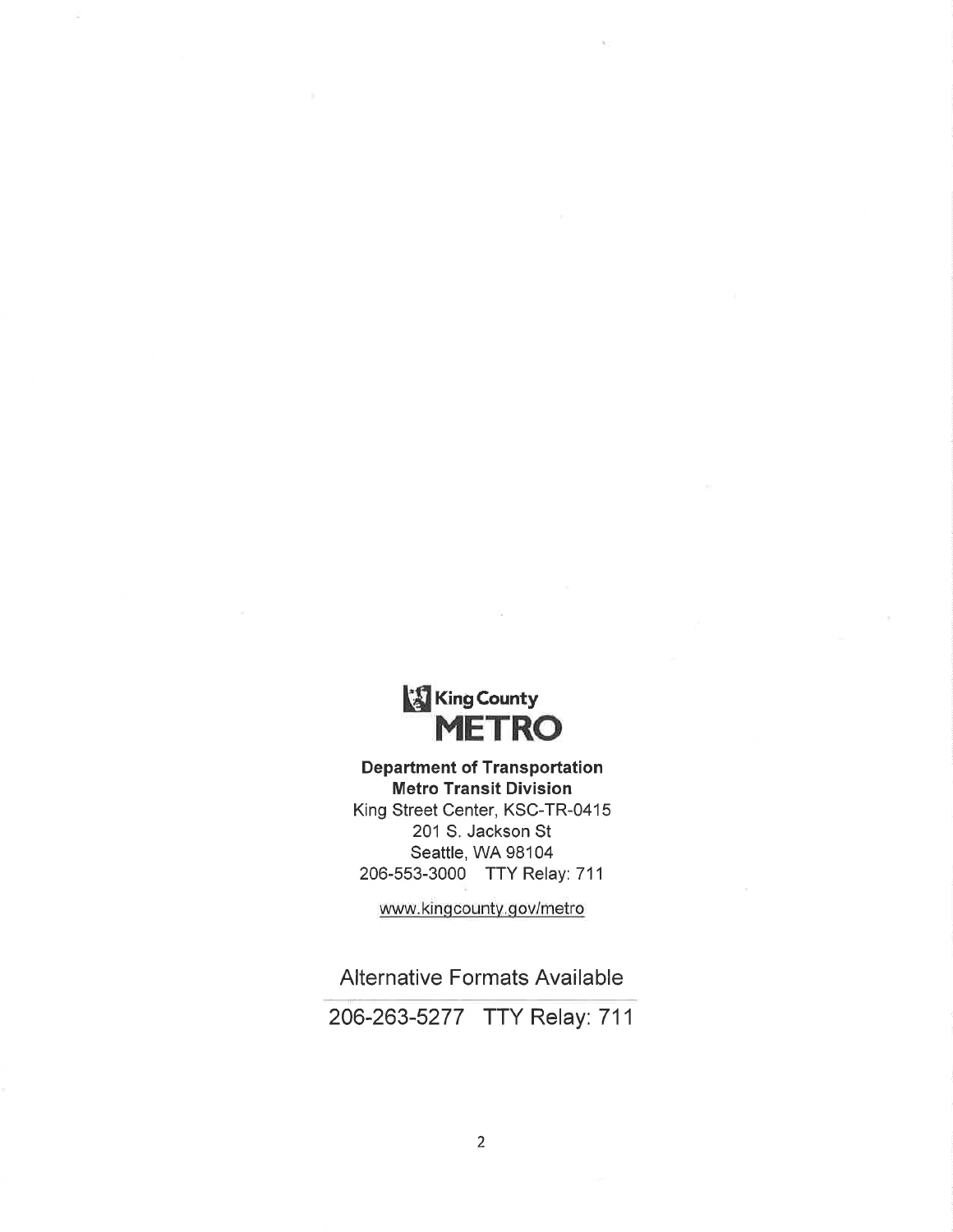### **Contents**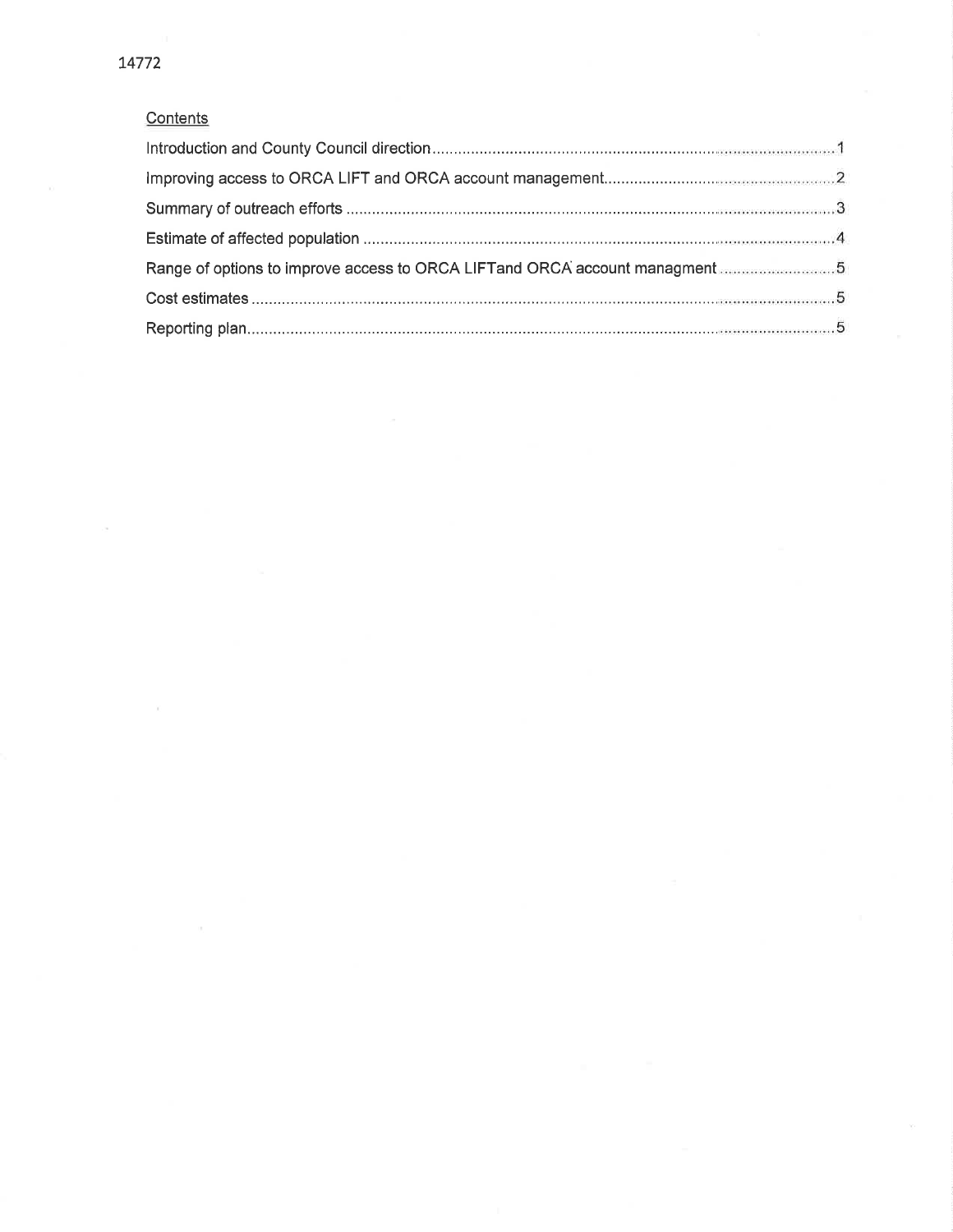# Improving Access to ORCA LIFT and **Improving Access to ORCA Subsidies for** Gollege and University Students

### Introduction

Ordinance 18239, a 2015/2016 supplemental spending measure, was passed by the King County Council in February 2016. The budget ordinance included a proviso that requires Metro to explore and to propose options for improving the accessibility of the ORCA LIFT fare for lowincome college and university students. This report is the response to that proviso.

Ordinance 12839, Section 35, Proviso P9 provides:

Of this oppropriotion, 5500,000 shall not be expended or encumbered until the executive transmits a report on options for low-income college or university students to apply for ORCA LIFT cards at locations more convenient to their colleges or universities and integrate college- or university-provided tronsit fore credit to ORCA LIFT cords, and a motion approving the report. At o minimum, the scope of the study shall include community colleges and technical institutes in King County and colleges in the Seottle Colleges District. The executive shall determine any odditionol colleges or universities that will be considered in the scope of the study. The motion sholl reference the subject matter, the proviso's ordinonce, ordinance section and proviso number in the title of the motion. The report sholl include, but not be limited to:

- A. A study of the feasibility of providing locations more convenient to low-income college or university students to opply for OCRA LIFT cards that integrate college- or universityprovided transit fare credit into their ORCA LIFT cards. The study shall be based on a review of current transit operational practices and on the transit division outreach to college or university administrators and students, other stakeholders, and members of the public;
- B. A summary of the outreach efforts required by subsection A. of this proviso;
- C. An estimote of the number of affected students, broken out by educotionol institution, including students for whom English is a second language;
- D. A range of options to focilitate locations more convenient to low-income college or university students at which they may apply for OCRA LIFT cards that integrate collegeor university-provided transit fare credit into their ORCA LIFT cards, which moy include any implementation of options taken by the transit division before completion of the report;
- E. Estimotes of the cost for eoch option including ony fare revenue impocts; ond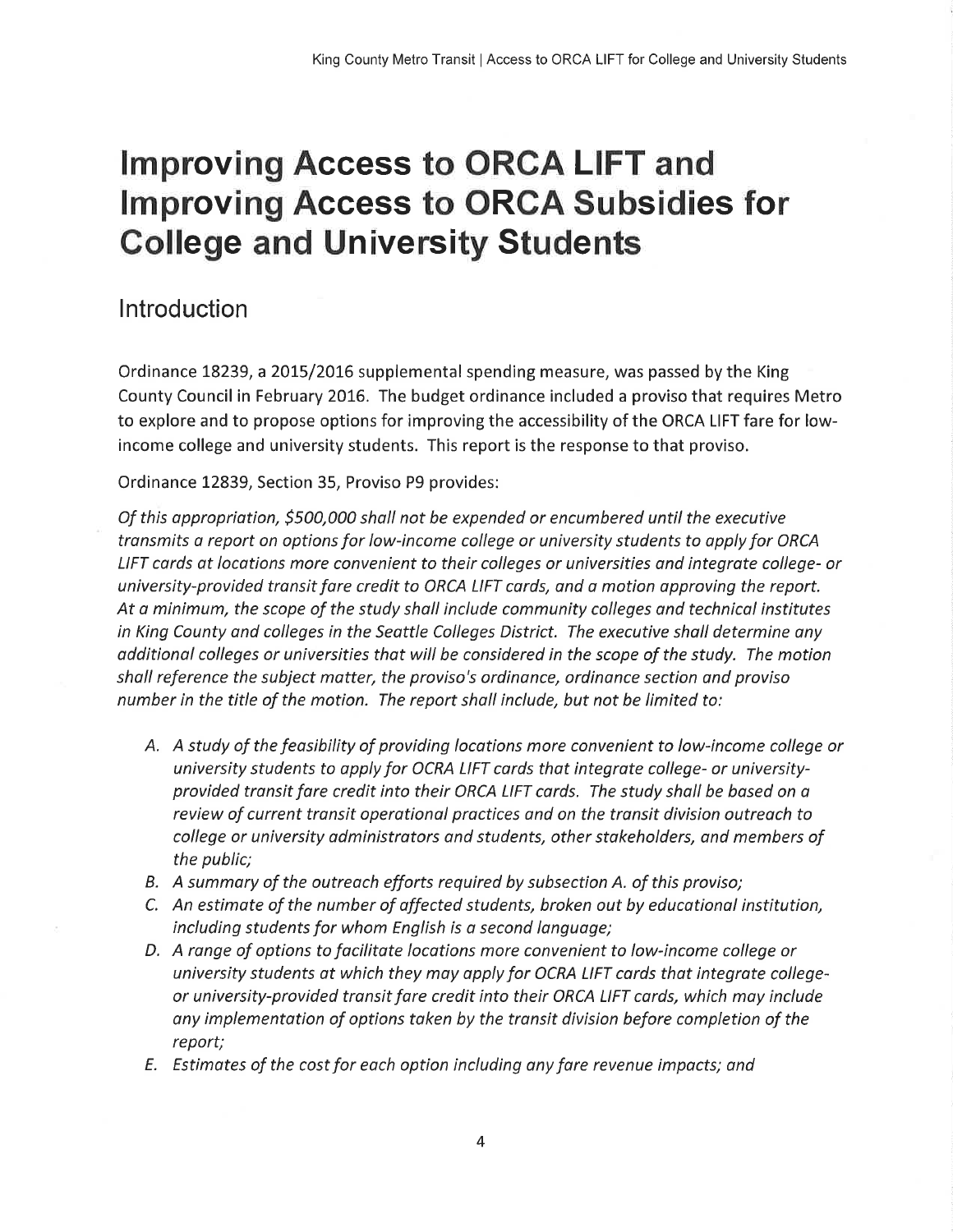F. A plan to timely report to the council the results of the transit division implementing any of the options identified in the report.

#### ORCA LIFT Bøckground and Progrøm Stotus

Launched in March 2015, ORCA LIFT is the nation's largest reduced-fare program of its kind for lower-income riders and is showing other metropolitan regions how transit can be part of the solution to the nation's growing income inequality. People with household income of less than double the federal poverty level (as established by US Health and Human Services Department) qualify for ORCA LIFT.

Enrollment in ORCA LIFT works by partnering with Public Health - Seattle and King County, and eight human services and other governmental agencies across King County to help enroll eligible participants quickly and more comprehensively than Metro could do alone. Many of these organizations work with specific cultural and low-income populations who are already enrolling clients in other governmental programs.

Once the customer qualifies for the ORCA LIFT program, the customer receives an ORCA LIFT card registered to their name, with the same features as every ORCA card. Per Council direction and the adopted ORCA LIFT implementation plan, the ORCA LIFT fare is only available via an ORCA card with the LIFT fare type applied to it. To regularly access their ORCA LIFT fare, customers must obtain an ORCA LIFT card and regularly add value to it. This requires customers to locate and visit Ticket Vending Machines or third-party retail locations, manage their account via the internet at orcacard.com, call a transit agency call center for customer assistance, or attend an ORCA-to-GO mobile sales event which is staffed by Metro employees, The customer can then load stored value via an e-purse on their card to pay for trips one at a time, or load <sup>a</sup> discounted monthly pass that lets them take unlimited trips for an entire month. ORCA LIFT gives the customer the convenience of the ORCA card system at a fraction of the cost.

The number of qualified riders who use ORCA LIFT cards has increased each month since the program started last year. A recent survey found that 44 percent of riders have taken the bus and light rail more frequently since they received their ORCA LIFT card. Ninety-seven percent of ORCA LIFT customers report that they are satisfied with the program. Of those who previously rode the bus or Link, 48 percent usually paid cash prior to getting their ORCA LIFT card. This use of ORCA instead of cash benefits all customers by speeding up boarding and reducing travel time.

More than 3.7 million trips were taken with ORCA LIFT cards on Metro buses and Sound Transit Link light rail during the program's first year. Today, more than 30,000 King County residents have signed up for the program. And as of March 2016, ORCA LIFT cards can now be used on all Sound Transit ST Express buses and Sounder trains, covering King, Snohomish, and Pierce counties.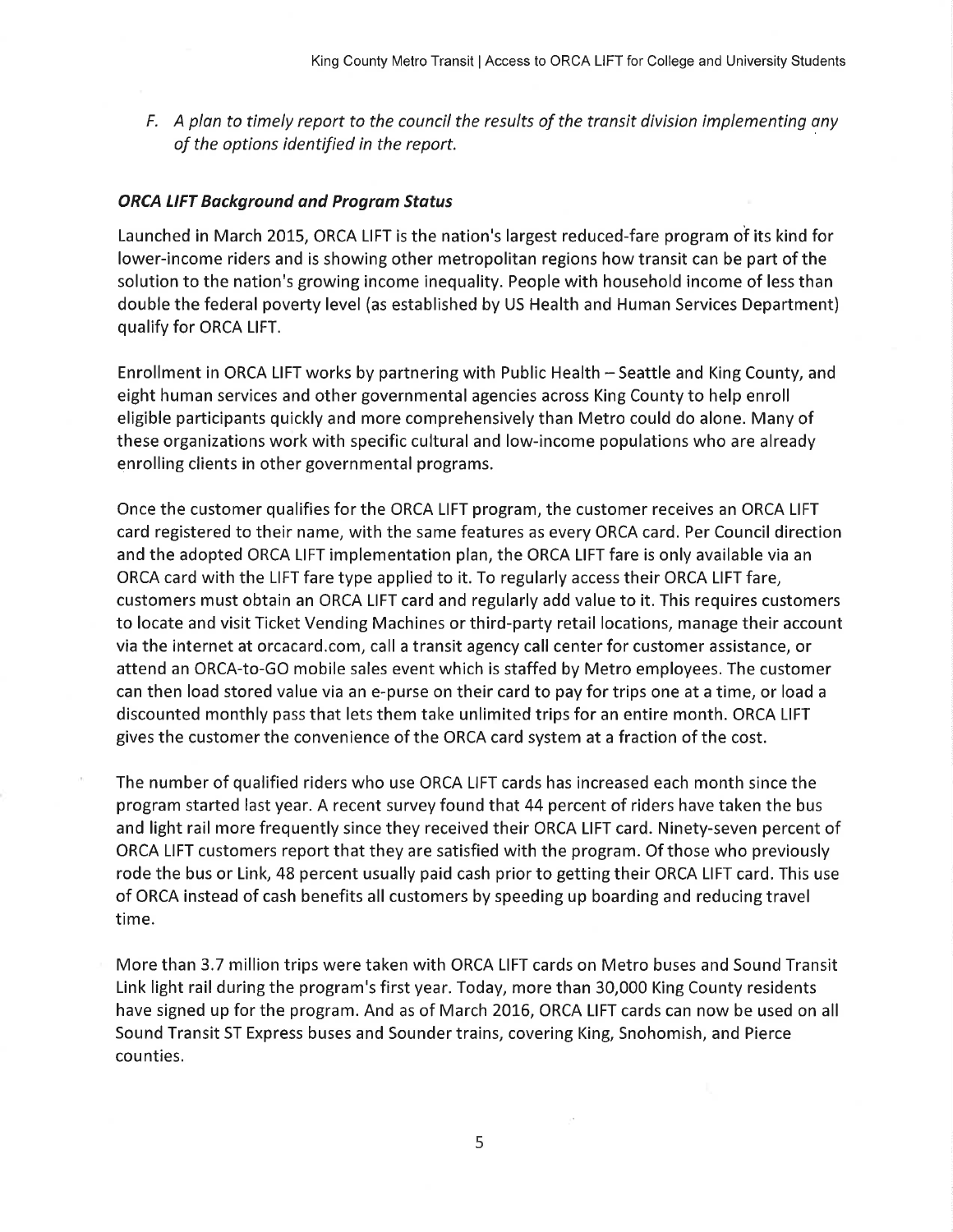### A. Feasibilitv of providine more convenient access to ORCA LIFT and ORCA account management

The process for providing ORCA LIFT cards to eligible customers involves in-person identity and income verification. Metro has worked in partnership with Public Health - Seattle & King County and eight human services agencies to establish a network of more than 50 sites across King County where customers can sign up for the ORCA LIFT program. Metro staff identified 36 colleges and universities in King County as part of the report. Several colleges in King County currently have ORCA LIFT access on site provided by Public Health - Seattle & King County. These colleges include:

- North Seattle College
- Seattle Central College
- o Seattle Vocational lnstitute
- South Seattle College (summer only)

Most of the other colleges and universities in King County have access to ORCA LIFT verification agencies via public transportation.

Metro scheduled and delivered 27 ORCA-to-GO and ORCA LIFT verification events at colleges and universities in 20L5. Events were held at Bellevue College, Highline College, Seattle Central College, Seattle University, Seattle Vocational lnstitute, and Shoreline College. Metro provides the colleges and universities with promotional flyers and brochures in advance of each event. Metro and the colleges and universities also promote these events on their respective websites to attract students eligible for ORCA LIFT and to manage their individual ORCA cards.

One result of the outreach effort conducted forthis report (summarized in Section B) is <sup>a</sup> recognition of the need to promote the availability of ORCA LIFT and income verification sites to the college and university student population. Raising awareness of the ORCA LIFT product and how to access it will be a main element of an ORCA LIFT promotion campaign planned for fall 2016. The fall promotional campaign will include county-wide messaging such as posters on Metro buses, a multi-lingual print and radio campaign, and will have materials that are customizable for college and university campuses. ln addition, Metro will increase its oncampus presence with ORCA-to-GO and ORCA LIFT at the beginning of each academic quarter at as many colleges and universities as possible.

As Metro reviews its partnerships with ORCA LIFT income verification agencies going forward, proximity to colleges and universities will be given increased weighting as a factor in selecting income verification agencies. Additionally, colleges and universities may establish their own ORCA LIFT verification and card distribution processes, as several human service agencies have, to serve their own students directly.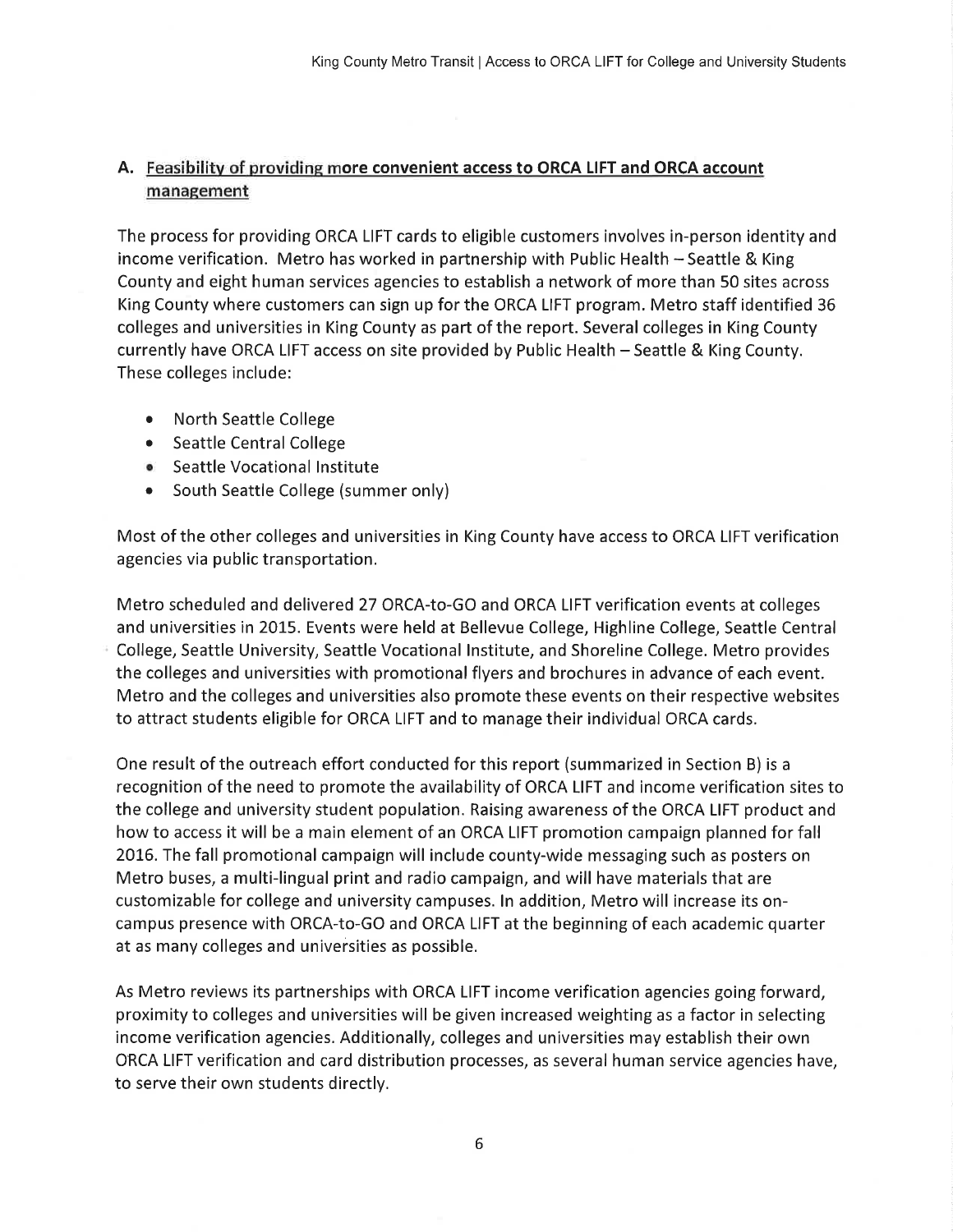Metro's outreach effort also identified the need to improve the ability of college and university students to manage their ORCA accounts, specifically their ability to apply subsidies provided to them to their own ORCA account. Several colleges and universities choose to sell students ORCA cards with 5200 in e-purse value on them for \$125. Students who wish to apply the epurse value from these cards to their own personal ORCA card, which may also be a Youth card or an ORCA LIFT card, have to present the cards to Metro staff who have access to a Customer Service Terminal (CST), either at a customer service office or an ORCA-to-Go outreach event. Metro staff then must perform a manual cash adjustment to move the funds from one card to another. Colleges and universities could make it easier for students to manage their ORCA accounts by using a different method of providing subsidies to their students. Options for making ORCA account management more convenient are described in Section B of this report.

#### B. Summarv of outreach efforts

Metro collected information from colleges, universities, and students in two ways. First Metro sent the colleges and universities a survey to collect demographic information and information about whether and howthe colleges and universities particpated in the ORCA program and student transportation. Metro received very few responses to the survey (3 responded out of 29 colleges and universities that received the survey), This method was not effective in collecting the information sought for this report.

As a result, Metro pursued a second method of reaching colleges, universities, and students to collect information for this report. Metro conducted a workshop to help Metro better understand issues with the ORCA system, the ORCA LIFT program, and administering transit subsidy programs and to brainstorm solutions. Representatives from colleges, universities, students, advocacy groups, Council staff, Sound Transit, Public Heath - Seattle and King County, KCDOT, and Metro participated in a workshop on June 1, 2016, at King Street Center. Participants in the workshop represented students and/or administrators from the following institutions and advocacy organizations:

- Bellevue College
- Seattle Central College
- Seattle University
- Shoreline Community College
- South Seattle College
- o Transit Riders'Union
- Transportation Choices Coalition

The workshop was very effective and had several important outcomes. First, Metro had an opportunity to hear first hand from representatives from the colleges and universities, and from students, and to get a better understanding of challenges with existing arrangements Second, , the workshop allowed for a discussion and sharing of lessons learned. Some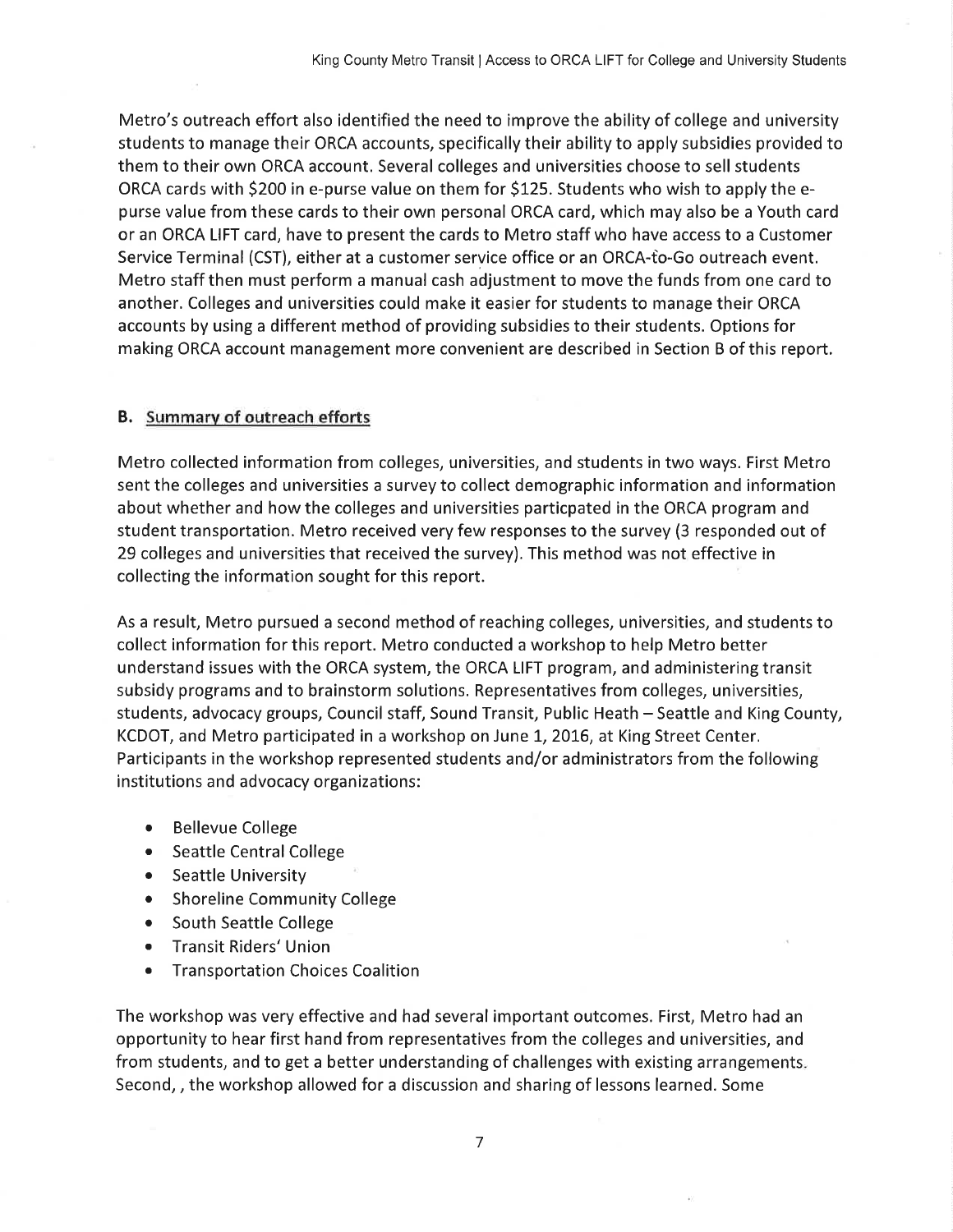institutions had resolved problems encountered by others and the workshop forum allowed for the sharing of this information. Third, the participants brainstormed near-term and long-term actions that would improve the colleges', universities', and students'participation in ORCA LIFT and ORCA account management. Outcomes of the workshop are described in Section D of this report. The outcomes include a commitment by Metro, Sound Transit, colleges and universities, and students to further collaboration to improve access to ORCA LIFT and access to ORCA subsidies for college and university students. Metro has subsequently followed up with workshop invitees-such as Green River and Highline Colleges-that were unable to attend.

#### C. Estimate of affected population

Metro sent a survey to the 29 institutions below, but the response rate was only 10%. In lieu of better data, information from the websites of each instutition was used to compile the table below. There is a reported student population of just under 139,OOO in the 29 colleges and universities located in King County listed in Table 1 below. ln the United States approximately 7.8 million students attend community college either part-time or full time. According to the Association of Community College Trustees, nationally, community colleges have a Pell grant eligbility of 38 percent. With the assumption that King County is consistent with the national statistics, it is estimated that nearly 53,000 students could be eligible for ORCA LIFT.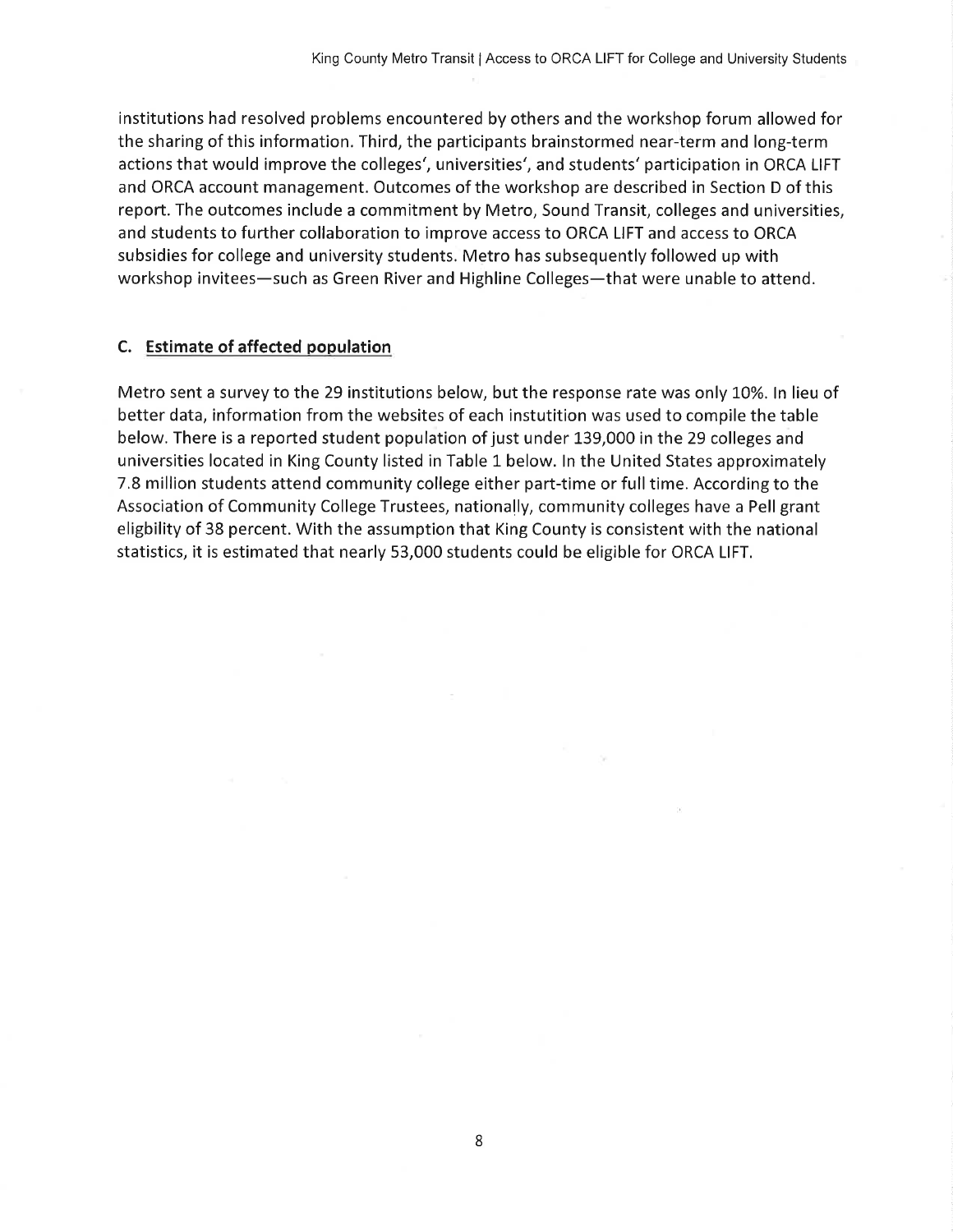| <b>College/University - Public</b>   | <b>Enrollment</b> | <b>International Students</b> |
|--------------------------------------|-------------------|-------------------------------|
| <b>Bellevue College</b>              | 8,376             | 1,760                         |
| Cascadia College                     | 2,873             |                               |
| <b>Green River Community College</b> | 10,991            | 1,397                         |
| <b>Highline College</b>              | 6,866             |                               |
| Lake Washington Institute            | 4,809             |                               |
| <b>Renton Technical College</b>      | 6,885             |                               |
| <b>Seattle Colleges</b>              |                   |                               |
| Central                              | 7,639             | 1,307                         |
| North                                | 6,669             | 821                           |
| South                                | 5,730             | 440                           |
| Seattle Vocational Institute         | 1,400             |                               |
| <b>Shoreline College</b>             | 6,314             |                               |
| University of Washington - main      | 42,451            | 4,158                         |
| UW Bothell                           | 3,273             |                               |
| Subtotal - public                    | 114,276           | 9,883                         |

| Table 1: College and University Student Populations in King County |  |  |
|--------------------------------------------------------------------|--|--|
|--------------------------------------------------------------------|--|--|

| College/University - Private - non profit   | <b>Enrollment</b> | <b>International Students</b> |
|---------------------------------------------|-------------------|-------------------------------|
| <b>Antioch University Seattle</b>           | 994               |                               |
| <b>Bastyr University</b>                    | 1,202             |                               |
| <b>City University of Seattle</b>           | 2,644             |                               |
| Cornish College of the Arts                 | 767               | 20                            |
| <b>Northwest University</b>                 | 1,400             |                               |
| Seattle Pacific University                  | 4,117             | 84                            |
| Seattle University                          | 7,817             | 668                           |
| The Seattle School of Theology & Psychology | 275               |                               |
| Subtotal - private nonprofit                | 19,216            | 775                           |

| Private - for profit                          | <b>Enrollment</b> | <b>International Students</b> |
|-----------------------------------------------|-------------------|-------------------------------|
| <b>Argosy University</b>                      | 500               | 15                            |
| Art Institute of Seattle                      | 2,245             | 37                            |
| Cortiva Institute Seattle - School of Massage | 200               |                               |
| Therapy                                       |                   |                               |
| DeVry University                              | 300               |                               |
| DigiPen Insitute of Technology                | 964               |                               |
| Gene Juarez Academy of Beauty                 | 273               | Ω                             |
| <b>ITT Technical Institute</b>                | 414               |                               |
| University of Phoenix-Western Washington      | 607               |                               |
| Campus                                        |                   |                               |
| Subtotal - for profit                         | 5,503             | 52                            |

 $\tilde{\mathcal{C}}$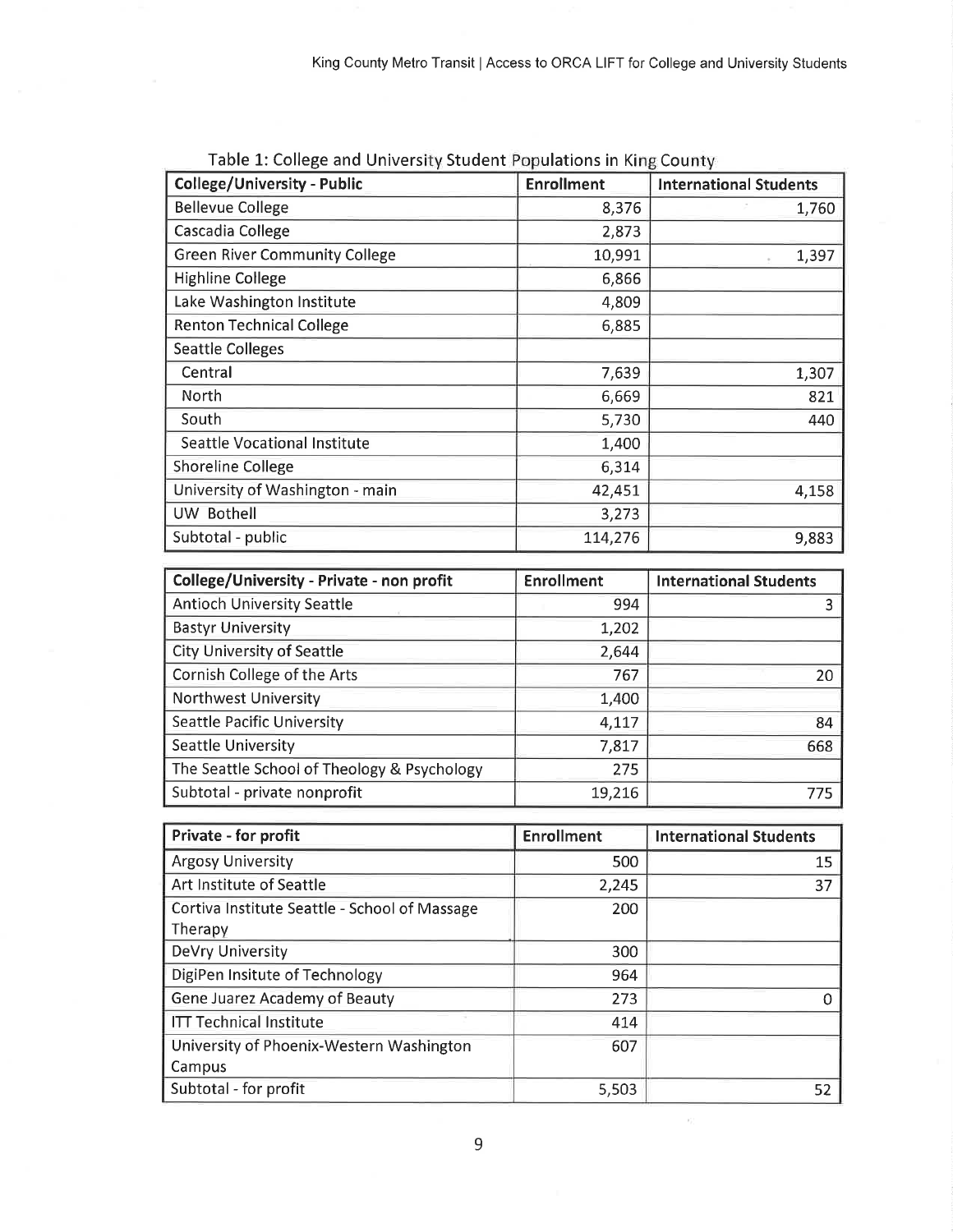| GRAND TOTAL | 40724  |
|-------------|--------|
| 138,995     | 10.710 |

#### D. Options for more convenient access to ORCA LIFT and manage ORCA accounts

Metro's conversations with the colleges and universities in our region have resulted in six action items related to providing convenient transit access to area students:

- L. Make more and better information on ORCA LIFT available to colleges and universities. Metro plans to promote ORCA LIFT again in the fall of 2016 and the colleges and universities pledged to help promote the program as well.
- 2. Better coordinate ORCA LIFT and ORCA-to-GO outreach services for fall quarter 20L6 and for subsequent quarters. Metro has limited staff and has four portable ORCA-to-Go customer service terminals. While colleges and universities want to have ORCA LIFT and ORCA-to-Go available to students on campus at the start of the quarter, they understand that the limited resource must be shared. Metro will work to optimize and properly promote ORCA-to-GO and ORCA LIFT outreach among the colleges and universities.
- 3. Assist colleges and universities in managing student ORCA cards and subsidies. lf colleges and universities choose to associate ORCA cards in a Business Account, then they can apply subsidies to specific cards via the ORCA Business Account website. However, some colleges and universities choose not to manage their subsidy programs this way. Metro staff and college and university representatives will collaborate to find the easiest ways for colleges and universities to utilize this toolto administer their transit subsidy programs.
- 4. Explore establishing colleges and universities as ORCA LIFT income verification and card distribution agents. There are currently five social service agencies in King County that provide income verification and card distribution for the ORCA LIFT program at no charge to the County. The colleges and universities expressed interest in exploring being trained and equipped to verify income and distribute ORCA LIFT cards. This work is similar to work they do to determine financial aid eligibility. Public Health  $-$  Seattle & King County will work with the colleges, universities, and students in a series of workshops through the fall of 2016 to explore this option.
- 5. Explore a standard college and university student pass program, exclusive of the Passport program and the University of Washington UPASS program. All parties expressed an interest in exploring how, within current policy, administrative, and ORCA system constraints, to define a common program to reduce administrative and procedural burdens for all and to improve access to mobility options for students. Metro will work with the colleges, universities, and students in a series of workshops through the fall of 2016 to explore this option.